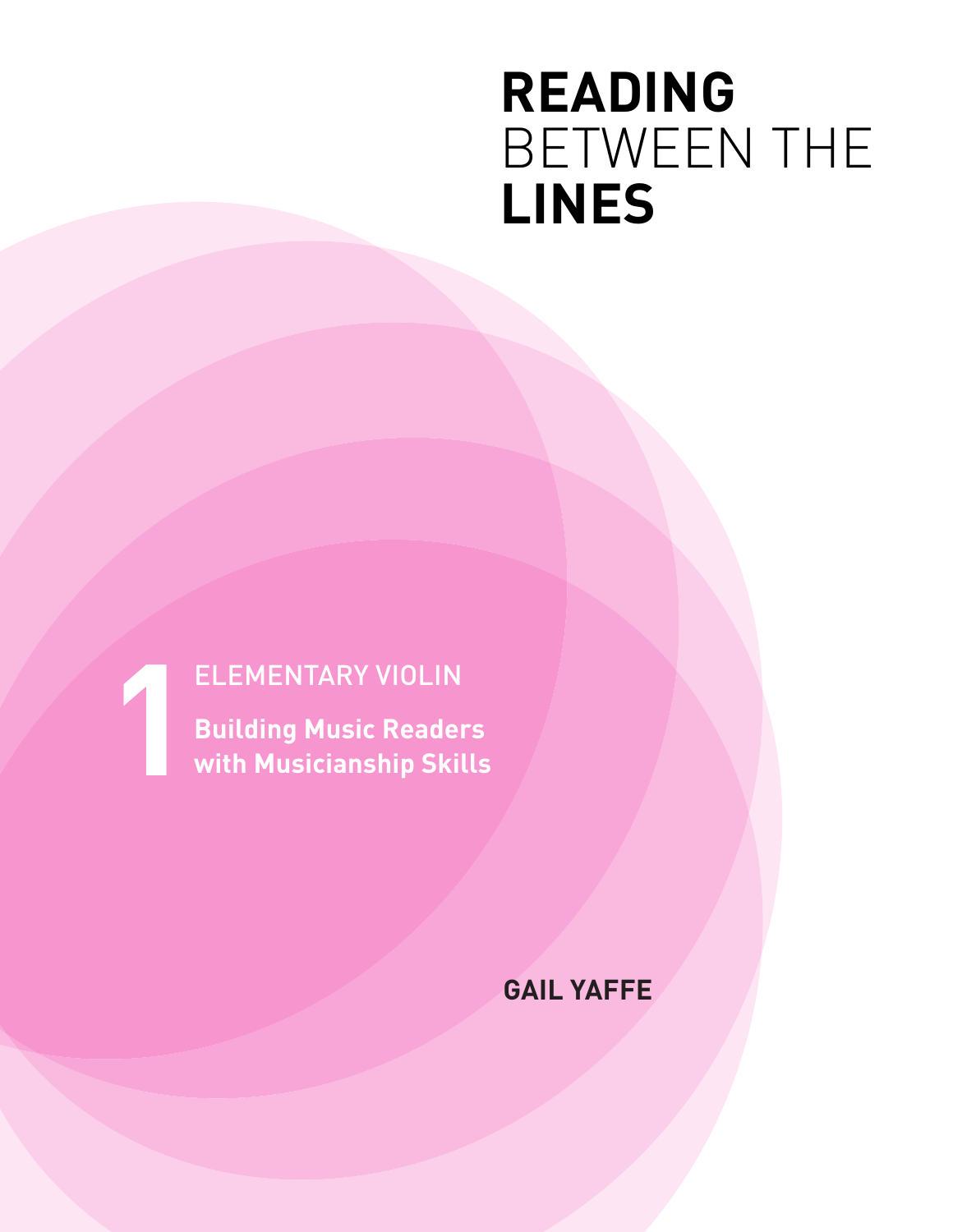## **OVERVIEW**

Musical notation is simple and logical. Pitches are located step by step on a staff of lines and spaces, and note values are calculated mathematically as subdivisions or prolongations of a steady beat. How do we progress from decoding methodically and laboriously to reading confidently at sight? We isolate skills and practice them.

In the two volumes of **READING BETWEEN THE LINES**, scale routines provide the context for gaining expertise in combining pitch and rhythm. Repetition is essential in order for knowledge and understanding of note names and note values to develop into automatic response.

**READING BETWEEN THE LINES - 1** begins with a section on pre-reading activities. Then, one octave scale routines in first position acquaint the student with the vocabulary and symbols of musical notation. The routines should be used first in a lesson with supervision, and then later at home for practice. This work helps to solidify the relationship between learning to play music by ear and learning to read music at sight. When brought into balance, well-trained ears and well-informed eyes work together to create musicians who play in tune, in time, and with rhythmic integrity.

In **READING BETWEEN THE LINES - 1**, each routine is an opportunity to recognize pitches, while maintaining a steady pulse. The student should become skilled at:

- naming notes and locating them on the fingerboard
- associating a note name with the sound of the note and the feel of it on the instrument
- moving among three different rhythm patterns in three different meters
- ensuring that within each meter, each measure lasts the same amount of time

The resulting connection is a triangle of senses: sight, sound, and touch.

**READING BETWEEN THE LINES - 2** begins with a review of the proficiencies attained in **READING BETWEEN THE LINES - 1**. Then, the scale routines become more complicated, introducing extended major scales from first position through fourth position. Parallel minors and arpeggios are added, along with some shifting work into higher positions on the E string. While exploring the fingerboard in various positions as well as keys, the student should become skilled at:

- processing multiple instructions simultaneously (pitch + rhythm)
- executing one set of instructions while processing the next set of instructions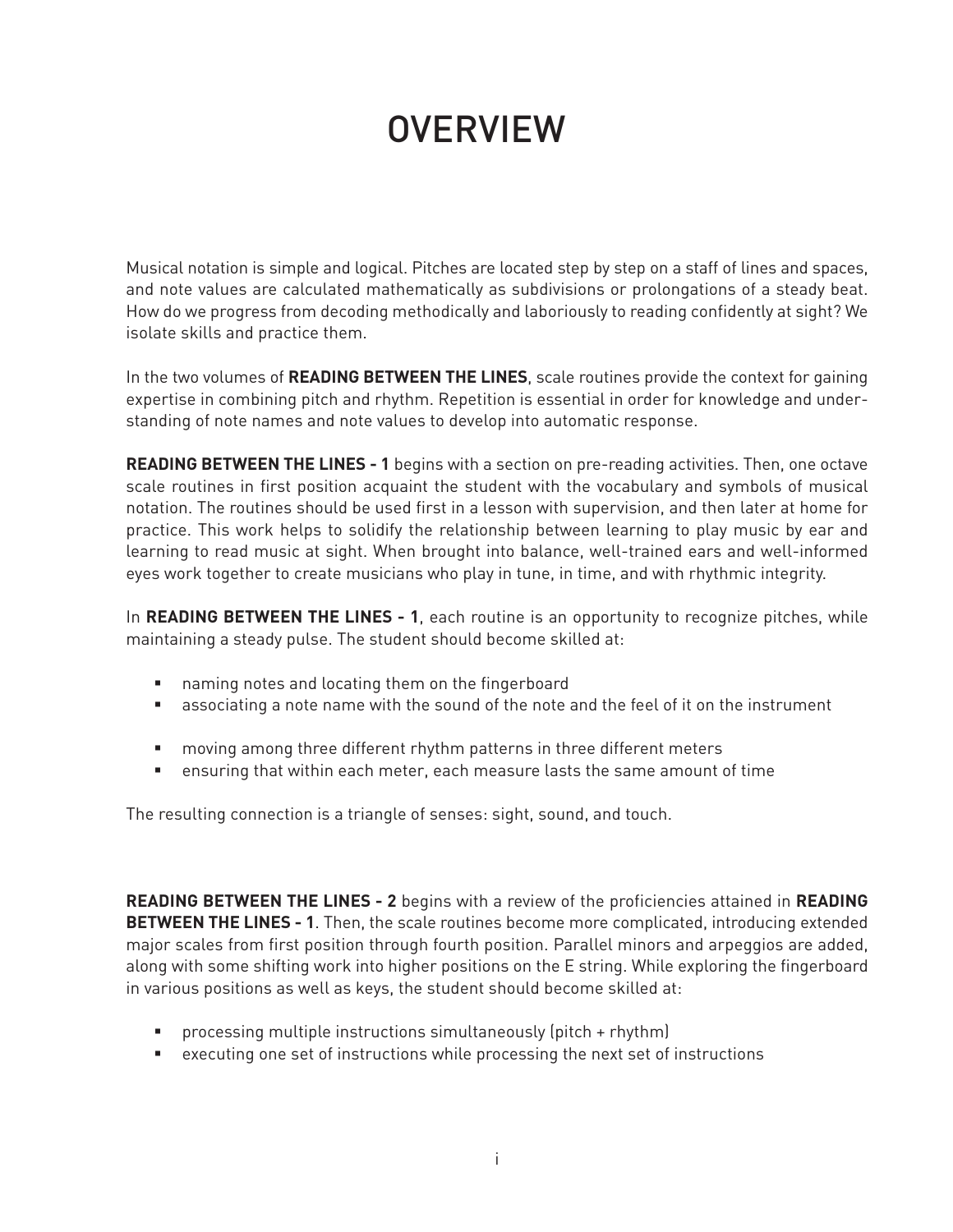In the scale routines, the pitch component relies on the logic and familiarity of sequential fingering within scales, but at all times requires knowledge of note names. In addition, the student must be able to identify which notes are ringing tones (notes that have the same name as open strings), and which notes are sharps or flats (as indicated by the key signature).

The rhythm component stresses a consistent focus on an inner beat, while requiring the student to implement specified patterns (simple subdivisions and sustaining in 2/4 and 6/8, and simple 3/4 combinations).

The routines can be considered a series of challenging games or brain teasers. The correct implementation of the rhythm patterns confirms non-verbally that the student recognizes note names and observes the key signature. Further, a focus on ringing tones demonstrates for the student that playing in tune takes advantage of the instrument's resonance to produce a beautiful tone.

 "Automatic pilot" is not possible during these routines! They challenge the student's ability to focus and to concentrate.

In addition to the scale routines in each volume, **READING BETWEEN THE LINES** provides sections of explanation for teachers or parents and suggested activities to reinforce concepts with the student.

Failure to observe the key signature is the downfall of many a music reader! We begin an examination of the Circle of Fifths in **READING BETWEEN THE LINES - 1**, looking at major key signatures through three sharps and three flats. By the end of **READING BETWEEN THE LINES - 2** we have assembled the full array of major and minor key signatures with seven sharps and seven flats.

**READING BETWEEN THE LINES** also features Fingerboard Charts (for first position only) that depict the locations of notes on the staff as they align with the fingerings used on each string of the violin. On the Fingerboard Charts, the student can distinguish between half steps and whole steps and detect the relationship of fifths across strings. Thus we secure an introduction to string theory, and reinforce the analytical information associated with reading.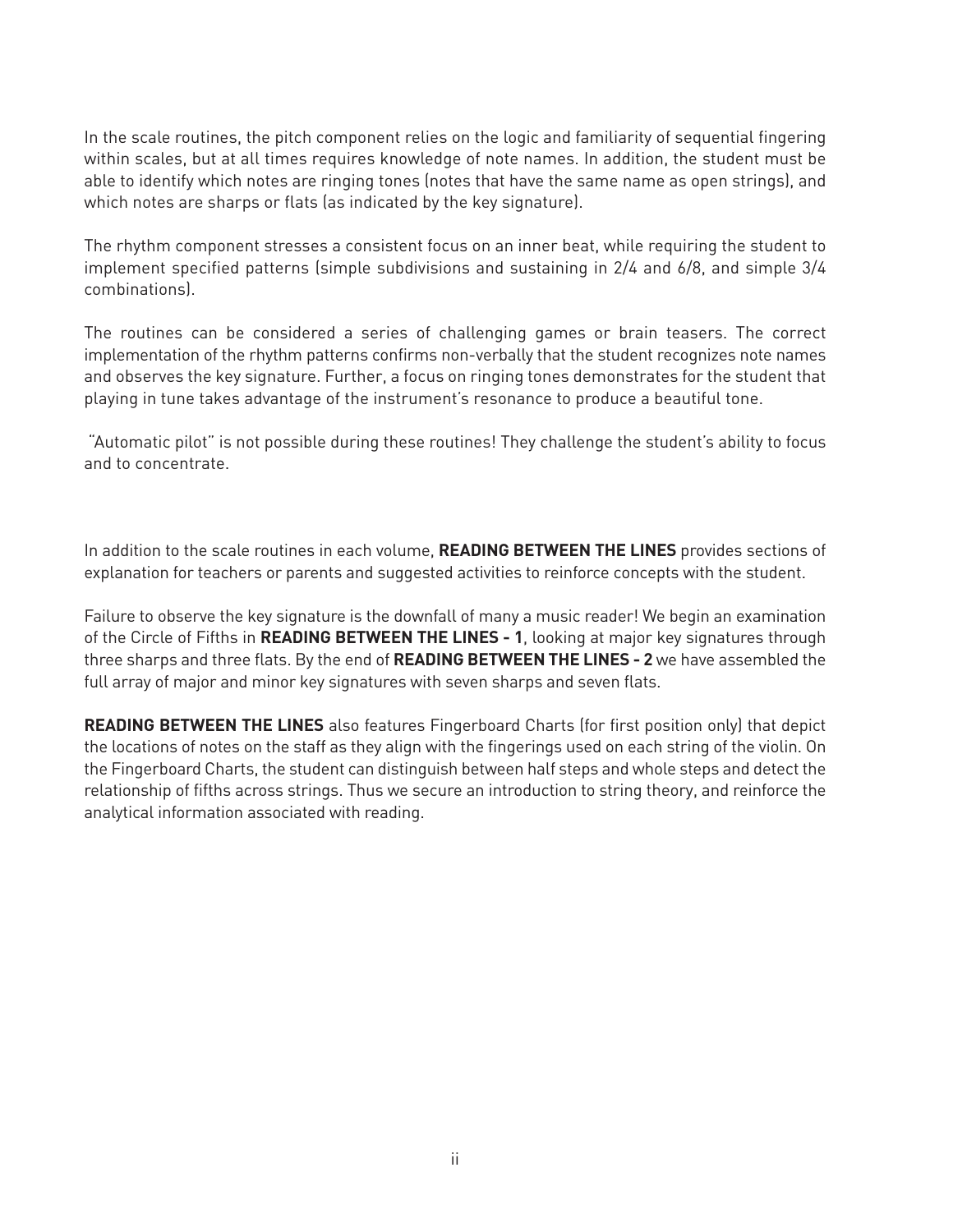## Table of Contents

| <b>Pre-Reading Activities</b>                                                                                                    | 1            |
|----------------------------------------------------------------------------------------------------------------------------------|--------------|
| Master the Musical Alphabet                                                                                                      | 1            |
| Step by Step on the Staff                                                                                                        | $\mathbf{2}$ |
| <b>Experiment with the Metronome</b>                                                                                             | 4            |
|                                                                                                                                  | 4            |
| Rhythm Patterns in 2/4<br>Rhythm Patterns in 3/4                                                                                 | 5            |
| Introduction to the Scale Routines                                                                                               | 7            |
|                                                                                                                                  |              |
| One Octave Major Scale Routines in 2/4 and 3/4                                                                                   | 8            |
| A Major Scale 2/4                                                                                                                | 10           |
| A Major Scale 3/4                                                                                                                | 12           |
| D Major Scale 2/4                                                                                                                | 14           |
| D Major Scale 3/4                                                                                                                | 16           |
| G Major Scale 2/4                                                                                                                | 18           |
| G Major Scale 3/4                                                                                                                | 20           |
| G Major Scale - second octave 2/4                                                                                                | 22           |
| G Major Scale - second octave 3/4                                                                                                | 24           |
| C Major Scale 2/4                                                                                                                | 26           |
| C Major Scale 3/4                                                                                                                | 28           |
| F Major Scale 2/4                                                                                                                | 30           |
| F Major Scale 3/4                                                                                                                | 32           |
| B-flat Major Scale 2/4                                                                                                           | 34           |
| B-flat Major Scale 3/4                                                                                                           | 36           |
| B-flat Major Scale - second octave 2/4                                                                                           | 38           |
| B-flat Major Scale - second octave 3/4                                                                                           | 40           |
| E-flat Major Scale 2/4                                                                                                           | 42           |
| E-flat Major Scale 3/4                                                                                                           | 44           |
| A Major Scale - lower octave 2/4                                                                                                 | 46           |
| A Major Scale - lower octave 3/4                                                                                                 | 48           |
| <b>Circle of Fifths</b>                                                                                                          | 50           |
| Circle of Fifths, Key Signatures through Three Sharps and Three Flats:<br>Labels for Major Keys, Order of Sharps, Order of Flats | 51           |
| Circle of Fifths, Key Signatures through Three Sharps and Three Flats:<br>No Labels                                              | 52           |